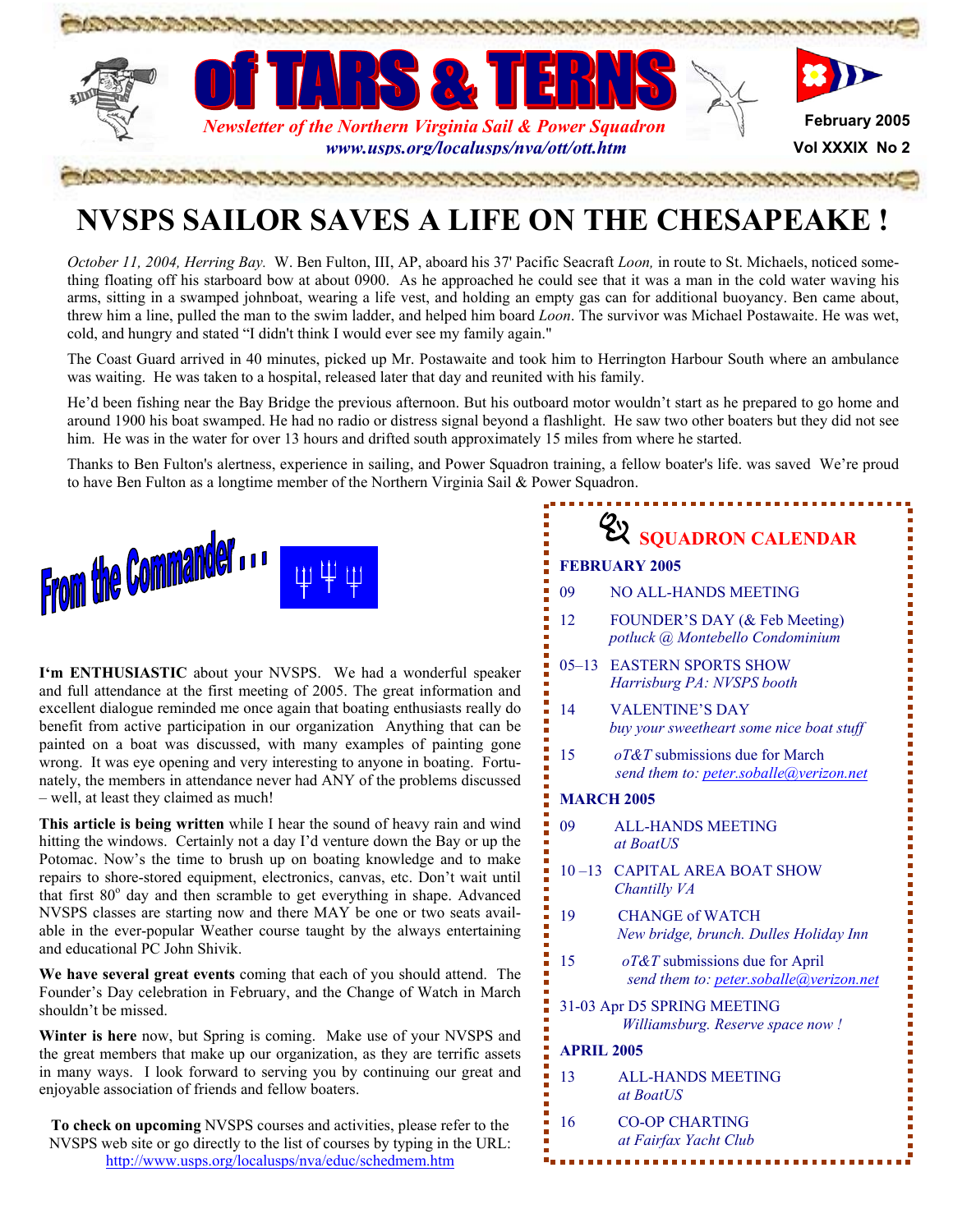

**Need a new burgee, sport shirt or name tag?** 

**Contact P/C Paula Bailey, AP (703) 444-5169**

*NVSPS BRIDGE Officers & Chairs* 



Ļ

**COMMANDER** Cdr Keith B. Segerson, P (703) 670-2270

 **EXECUTIVE OFFICER** Lt/C Richard P. Davis , AP (571) 436-76

 **ADMIN OFFICER**  Lt/C Glenn A. Fahey, S (703) 421-0662 **ASST:**1/Lt Yean-Ming Sheu,AP (301) 277-5035

 **EDUCATION OFFICER** Lt/C G. Jay Nelson, AP (703) 437-0064 **ASST:** P/C Dick Durgin, JN (703) 560-9106



**TREASURER**  Lt/C Joel P. Bailey, AP (703) 444-5169 **ASST**:1/ Lt Judy Soballe, AP (202) 337-0960

**SECRETARY** Lt/C Cathy F. Sheffield, AP (703) 370-4331



# **EXEC'S MOMENT Lt/C Richard Davis, AP**

**I attended the USPS** General Membership Meeting in Orlando 5 – 9 January. It was a chance to meet with friends and make new ones and to catch up on the activities of the organization. This year it featured an "Expo"; all the departments and committees in USPS and many vendors each had a booth. 187 members received Life Membership status – 25 merit marks.

**Of particular interest** was the issue of USPS's financial status. Plainly we have some challenges ahead, and this will be a hot topic at the Governing Board in Charlotte this summer. A special committee has been called to attempt to bring USPS management more in line with similar organizations.

**The D5 Spring Conference** will be in Williamsburg 31 Mar - 3 Apr, main events are Friday and Saturday. NVSPS hosts a hospitality suite on Friday evening. We invite you to attend and help in putting it together. Please contact me. This will be a fun and educational occasion, so get your reservation in soon. You can find more information and a registration sheet on page 7, on the district web page, or in Mark 5.

**The Eastern Sports Show** in Harrisburg PA, 5-13 February, will have a NVSPS contribution.

**The National Capital Boat Show** at Dulles Expo Center is 31 Mar – 03 Apr. If you can help, please let us know, its worth free entry.

**NVSPS was awarded the "Excellence in Journalism"** award for the oT&T for 2004 at the national meeting. Well done!!

*Join the fun, share the knowledge.* 

# **"CAPTAIN'S CORNER"**

This month's topic is weather. All of this and a great deal more is covered in the course starting this month.

- 1. The skies have turned dark and ominous and the National Weather Service has issued a \_\_\_\_\_\_, meaning that the risk of hazardous weather has increased, but its timing, & location are uncertain.
	- a. "watch"
	- b. "warning"
	- c. "advisory"
	- d. "bulletin"
- 2. As you prepare for departure you hear the Harbormaster refer to "mackerel skies". When accompanied by dropping barometric pressure, these clouds indicate:
	- a. fair weather conditions
	- b. a cold front approaching
	- c. a warm front approaching
	- d. storm conditions
- 3. Lightning flashes and you count 20 seconds until you hear the thunder. How far away is it? Are you in danger of being struck by lightning?
	- a. 1 mile
	- b. 4 miles
	- c. 10 miles
	- d. 20 miles

*answers on page 6*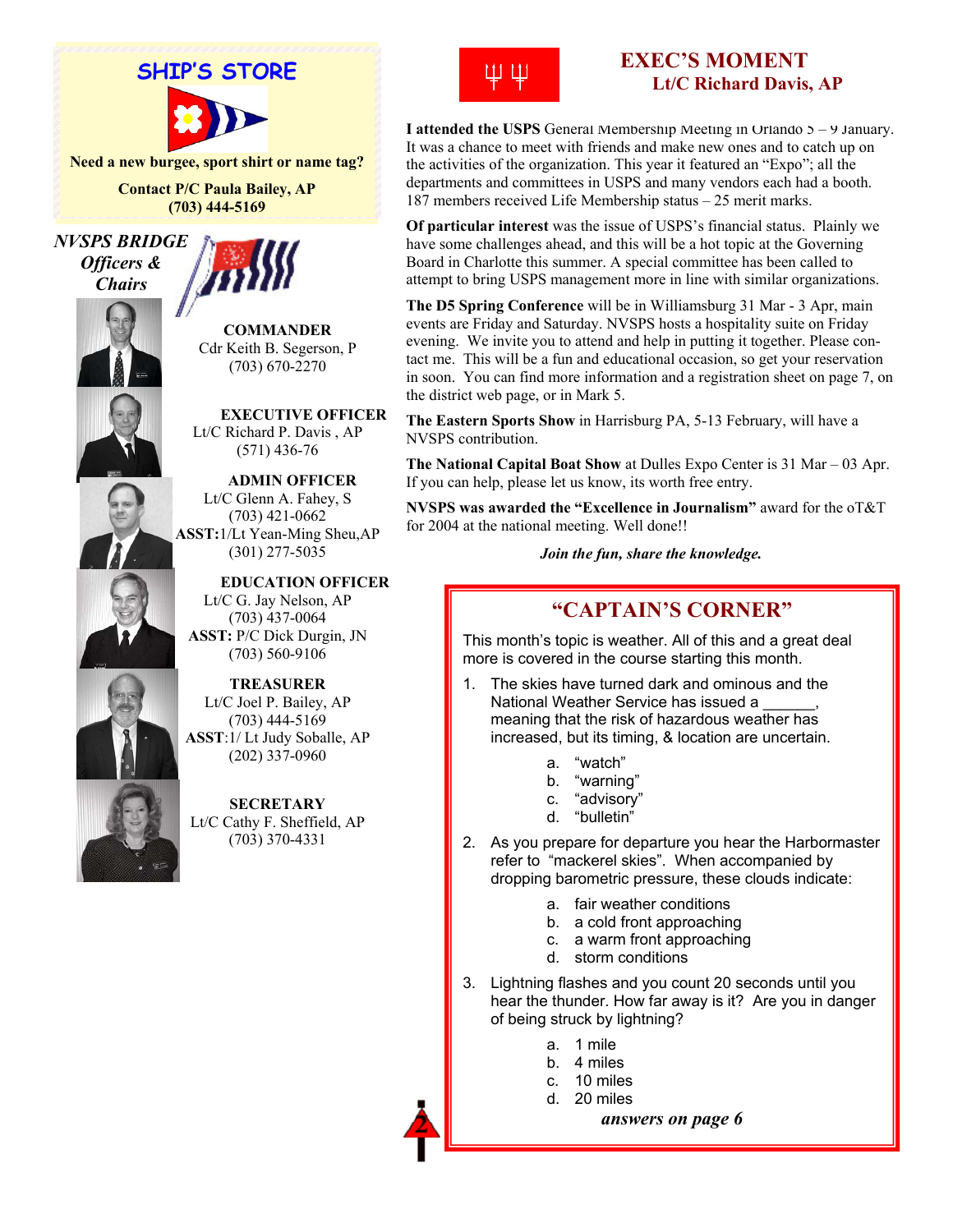# **CO-OP CHARTING**

**Ed Phillips, AP, Committee Chair**



**Geodetic Marker Recovery Day**  Sat Apr 16, 2005 at 0800-1300 in the vicinity of Fairfax Yacht Club on the Virginia side. Followed by lunch at Tim's. Contact me: **novaspscoch**@yahoo.com.

For more on Marker Recovery and co-op charting, I recommend the USSPS website <http://www.usps.org/national/coch/>. It contains a wealth of information.

There's more about Geodetic Surveys at [http://www.nos.noaa.gov/programs/ngs/wel](http://www.nos.noaa.gov/programs/ngs/welcome.html) [come.htm](http://www.nos.noaa.gov/programs/ngs/welcome.html)l .

### **D5 Co-op Charting Workshop**

Friday April 29 and Saturday April 30 at NOAA's Atlantic Marine Center in Norfolk, Virginia. Topics include Depth Surveys, CCWEB, Sextant Use, DepthWiz, GPS Use, WAAS/DGPS, Geodetic Mark Recovery, Facility Surveys, Adopt-A-Chart, Shoreline Surveys, Coast Pilot Corrections, and more.

There will be Special Classes for New Workshop Students, Advanced Training for Repeat Students, and Computer Data Entry Hands on Training. I urge anyone with an interest in charting to attend. It's Casual and it's FUN and you will meet a lot of new friends.

More info and the registration form will be published in the next Mark 5.

# **Epoxy or ablative?**

George Dunigan of International Paint brought clarity to such critical yet obtuse boating questions at January's all-hands' meeting

# **Relationships and Safety Inspections: on Track**



*Jan12, BoatUS*. Elaine Colen, VSE chair, announces more progress in this important safety work and also acknowledges that she and P/C Al Sheetz will tie the knot this summer.

**Congratulations!**

# **Do you remember ? Co-op charting**

## **P/C Bill Alberts, SN**

**In 1981** NVPS's P/C Bob Myers won first-place nationally for an individual in Co-op Charting, with 2000% above the requirement for the National Honor Roll. NVPS was designated as the "most improved squadron in USPS" in co-op charting that year. Bob's entry was a detailed channel and waterfront survey of Belmont Bay and the Occoquan with both aerial and water photos and voluminous data.

# **CRUISE NEWS Lt/C Joel Bailey, AP**

Got the winter blues? Start thinking about the summer cruise!!

**Where and when?** Scheduling the cruise was a challenge this year: avoid the July and August heat but also accommodate school age children. So we have a great cruise lined up on the northern bay (we went South last year). Arrangements with specific marinas are still underway:

Rock Hall MD, Fri, June 24

Georgetown, MD, (on the Sassafras River) Sat & Sun, Jun 25 & 26

Fairlee Creek, MD, Mon, June 27

Rock Hall, MD, Tue, June 28.

Wed & Thu, Jun 29 & 30. Deale, MD, (Herrington Harbor)

Some may also continue informally through the  $4<sup>th</sup>$  of July weekend.

### **What is this cruise thing anyway?**

about 30 miles. For those who've never been, here's a brief discussion of a NVSPS cruise. The chairman (me) books everyone's slips, so all you have to do is show up. Most come by boat, but for those who come by car, there are Bed and Breakfasts or motels close by. We have nightly hors-d'oeuvres and the squadron provides cocktails. Some then go out to dinner or cook out. Folks who want to strike out on their own do just that. We encourage both sailors and power boaters to attend, so we deliberately limit each leg to

Perhaps the biggest benefit of joining a cruise is traveling with very experienced boaters whom you can ask about weather, recommended routes, and boat handling strategies. It's the best hands-on learning possible.

 $(703)$  444-5169 with questions. I encourage all members to join our summer cruise. I guarantee good times and a great experience. Further information, including instructions for signing up for the cruise, will appear in the March *oT&T.* Call me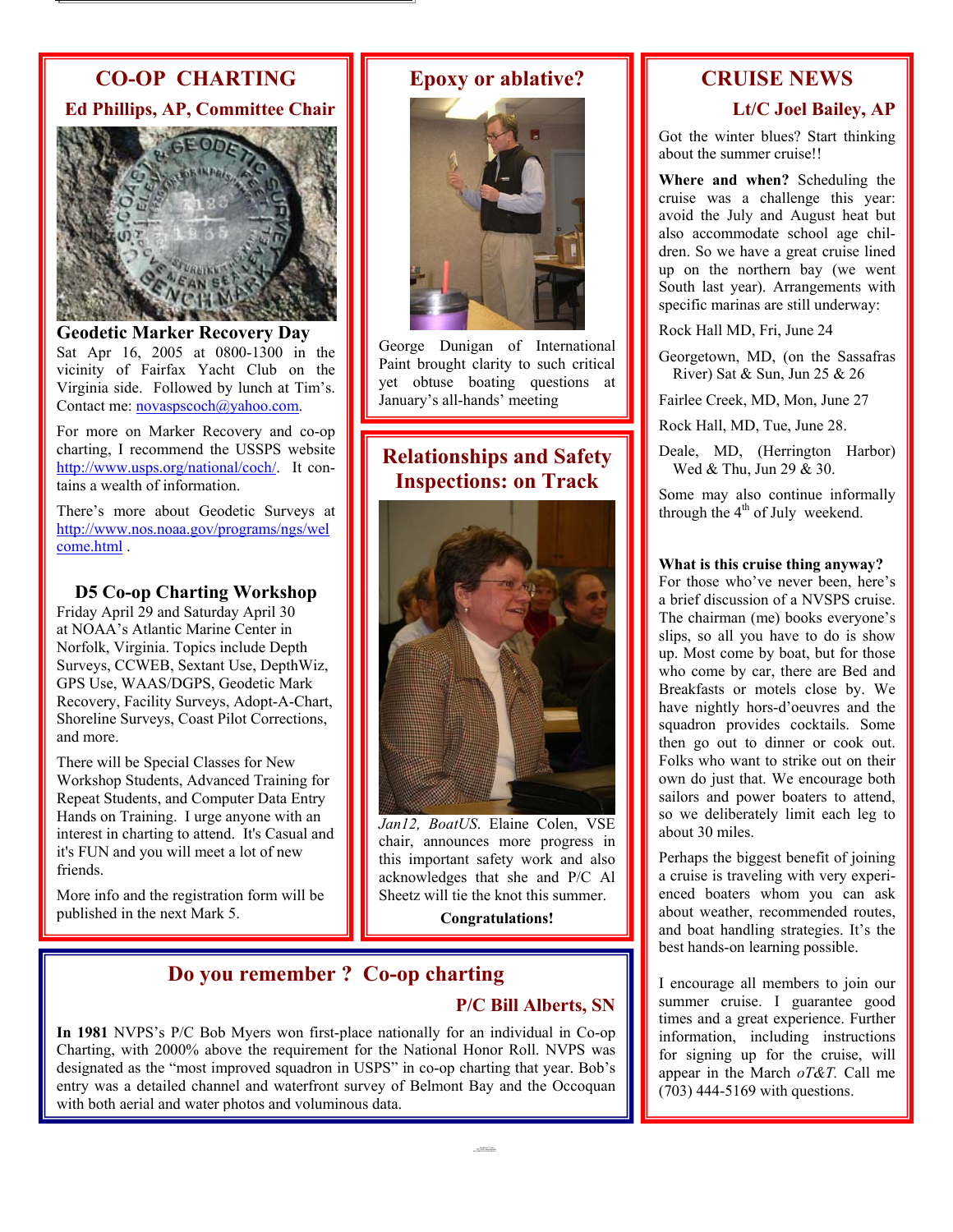

# **EDUCATION Lt/C G. Jay Nelson, AP**

 ing courses before the beginning of the season. Four start after **Our winter schedule is in full swing.** There are six Basic Boatthe National Capital Boat Show. This event always produces a surge in demand for our educational products.

 **Seamanship, featuring Rick Baker,** begins 03 Mar at Fairfax High, 1930-2130, Thursdays through 12 May. Cost is \$35 (\$20 for family members sharing materials). *How to buy a new propeller?* This timely presentation will get you ready for the season and it's the preferred follow-on for Basic Boating. Rick will be using the new, improved editions and a dynamite slide presentation he designed himself. Reserve your seat and books at [20rjbaker04@cox.net](mailto:20rjbaker04@cox.net) or (703) 318-5899.

 (3500 Old Lee Highway, Fairfax City), 1915-2130 Tuesdays for **Weather, with John Shivik**, begins 08 Feb at Fairfax High 13 weeks. Cost is \$65 (\$20 for family members sharing materials). Reserve your seat and books for this always popular course at [jshivik@cox.net](mailto:jshivik@cox.net) or (703) 273-3351.

 $gjaynelson@aol.com$  or (703) 818-5364 days, (703) 437-0064 **Advanced Piloting, with Jay Nelson,** will be scheduled once we get new instructor manuals. The new course emphasizes electronic navigation aids: radar, electronic compasses, GPS, and plotting devices. There's less emphasis on interpolation and tide charts. This shift in philosophy and the changes in instruction techniques require that we review the new material before we attempt to teach it. We're targeting mid to late March to start at a mid-Fairfax location. Reserve your seat and books at evenings.

**Marine Electronics, with Dwight Bues,** is already meeting and winning rave reviews.



*District 5 2005 Spring Conference 31 March – 3 April 2005 The Williamsburg Hospitality House Williamsburg, Virginia* 

In accordance with Sections 6.8,6.8.1,6.8.2 and 11.1, of the NVSPS Bylaws, the following members of the Squadron are recommended for election by the General Membership at the Annual meeting of the Squadron. The me mbers listed have agreed to serve their term as prescribed in the Bylaws for the year 2005-200 6.

### **BRIDGE OFFICERS**

| Commander                     | Keith B. Segerson, P              |
|-------------------------------|-----------------------------------|
| <b>Executive Officer</b>      | Glenn A. Fahey, S                 |
| <b>Educational Officer</b>    | G. Jay Nelson, AP                 |
| <b>Administrative Officer</b> | Martha Jane Dodd, P               |
| Secretary                     | <b>Clara Blanding</b>             |
| Treasurer                     | Jeffrey D. Hester                 |
| <b>Asst Educ Officer</b>      | Brian C. Middleton, AP            |
| <b>Asst Admin Officer</b>     | <b>VACANT</b>                     |
|                               | (May be nominated from the floor) |
| <b>Asst Treasurer</b>         | Judy K. Soballe, AP               |

| Asst Treasurer             | Judy K. Soballe, AP       |
|----------------------------|---------------------------|
| <b>Assistant Secretary</b> | Cathleen F. Sheffield, AP |

### **EXECUTIVE COMMITTEE MEMBERS AT LARGE**

Walter D. Lazear, AP Russell S. Grasso, AP Ronald H. Larson, P John A. Shivik, AP Richard J. Durgin, JN

### **RULES COMMITTEE**

| Chairman 1 year | Thomas J. Martin, AP         |
|-----------------|------------------------------|
| 2 years         | Ernest Linwood Sheffield, AP |
| 3 years         | Mike Triggs, AP              |
| 4 years         | Eugene Jacob, AP             |
| 5 years         | William Hammett, P           |
|                 |                              |

### **AUDITING COMMITTEE**

| Chairman | George K. Degnon, AP |
|----------|----------------------|
| 2 years  | Richard P. Davis, AP |
| 3 years  | William Blanding     |

### **NOMINATING COMMITTEE**

To be nominated and elected at the Annual General Meeting 9 March 2005.

As provided for in Section 11.1, additional candidates for any of the above offices may be nominated by petition, signed by at least five (5) active members in good standing, filed with the Secretary at least fifteen (15) days before the date of the election.

> Respectfully submitted, **P/C Elwood P. Sheetz, AP** *Chair, Nominating Committee*

**4**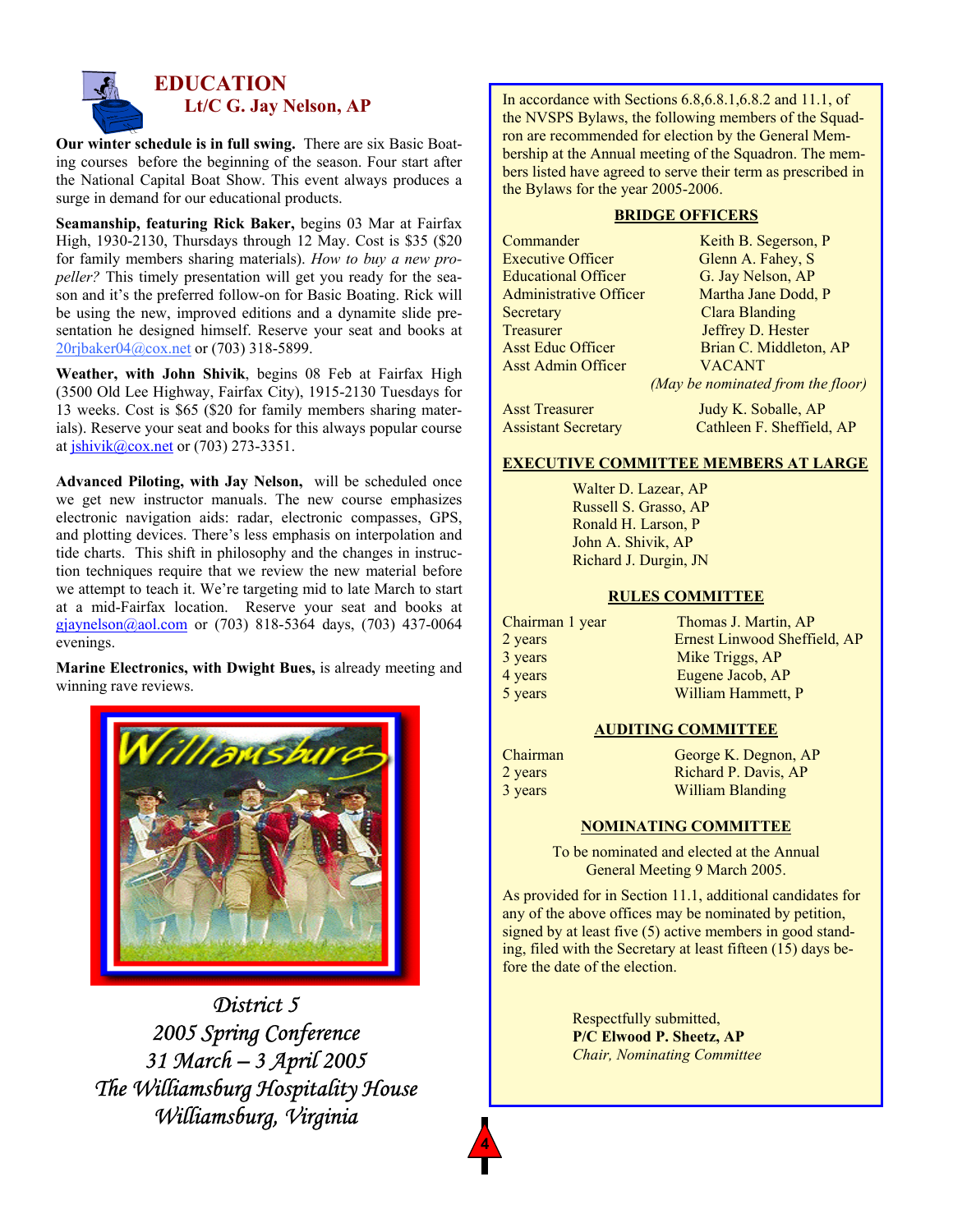

**We need volunteers for the National Capital Boat Show** in Chantilly, VA. The boat show will run from Thursday to Sunday, March 10-13. Shifts are for 2 hrs and you receive free admission. Check in at the front desk in the North Hall to receive your "Exhibitor" tag. This is always a popular and fun event. To volunteer or ask about times available contact Mike Triggs, our Boat Show C[hairman, at vaskippe](mailto:vaskipperm@aol.com)rm@aol.com or (703) 212-8580. If you're new to the squadron, don't worry, you'll be paired up with more seasoned members at the booth. (If you a signed up at the squadron meeting Jan 12, please contact Mike to make sure he has your name on the list. Some names were misplaced. Sorry for the mix up.)

**Our Change of Watch** will be Sat, Mar 19. Details are being worked out, so you'll get more information by postcard soon.

**Our Founder's Day celebration** is Saturday, Feb 12 at 1830. It'll be a potluck and the squadron will hand out annual awards. There'll also be a brief general meeting. It's at P/C Al Sheetz's Montebello Condominium in Alexandria. The squadron will provide beer, wine, soda, snacks, and incidentals. To reserve, please send a \$5 check per person payable to NVSPS *by 01Feb* to: Glenn Fahey, 1323 Shallow Ford Rd. Herndon, VA 20170. (703) 421-0662. And tell me what food you will bring.

You should have already gotten a postcard about this. Montebello needs a list 10 days prior for security, hence the deadline.

### **NVSPS Founder's Day Dinner Saturday, February 12, 2005, 1830 - ?**

**…………………………………………………………** 

**Montebello Party Room 2 (Building 5902) 5902 Mt. Eagle Drive, Alexandria, VA** *We will be guests of Elwood (Al) Sheetz 703-960-3033 (Home) 703 –402-7848 (cell)*

From Route 495 take exit # 177A " Route 1 South - Ft. Belvoir"

Continue through two lights (Ft. Hunt Rd. & Huntington Ave.)

 $\sim$  1 mile from exit turn right on Mount Eagle Dr. (a service road).

Go up hill and turn right into main (center) gate.

Tell guard you're guests of Al Sheetz and going to building 2 Party Room.

Turn right out of gate and go to the top of the hill; building 5902 is on the **left**.

Park, enter front lobby, dial 416 on the lobby phone, and inform office that you're attending a meeting in Party Room 2. Office will buzz door. Go to elevators and down to level B1 (don't take stairs). Turn left out of elevator and immediate left into party room. Al lives in this building. He's best reached on his cell phone after 1500.



*Wayne Creed, 12 Jan 2005*

# **FLOWER POWER SURGE ! P/C Dick Durgin, JN**



After our holiday initiative the squadron's special projects' fund is now worth \$2340. **Thanks to all of you!**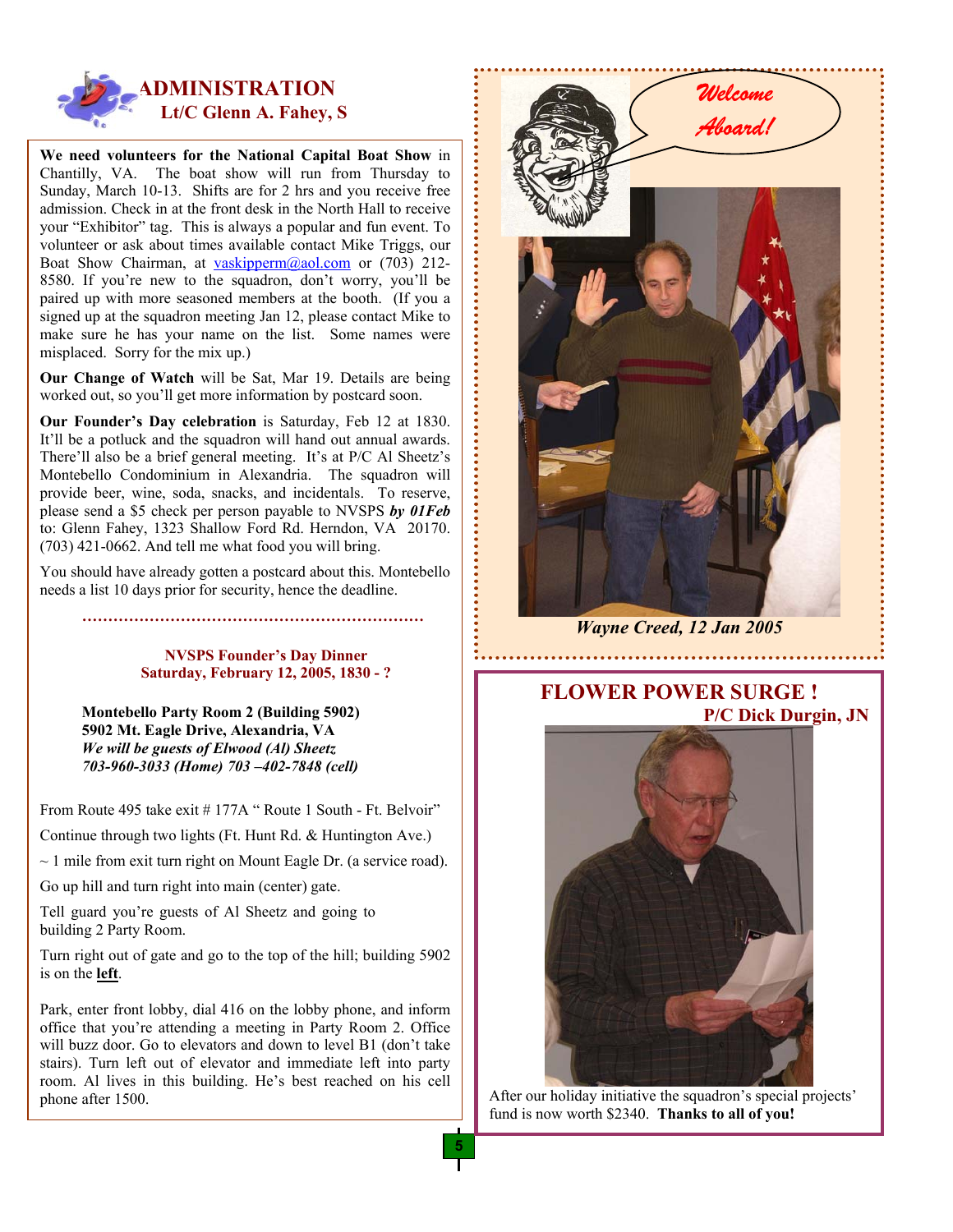

# **THE LAST ARTICLE**

**Spring of 1996,** Jere Dando, Commander of NVPS. asked me at the D5 meeting if I could write a series of articles on astronomy and the night sky. The articles began in a dry factual way, but as I reflected on the engaging education courses Jacque and I were so deeply involved in at the time, I thought this would be an opportunity to relate the stars, planets, sun, and moon to the history of navigation; this could be truly educational. USSPS courses do not cover these things in either a practical navigational or informative historical way. Junior Navigation used to discuss magnitude of stars and planets and provided charts of the season's major constellations and positions of 33 of the 57 navigation stars. But it no longer contains this chapter; magnitude is relegated to "Optional Material", no charts. At the 2001 District 5 Fall Conference, some one asked if JN should contain anything on trigonometry to assist the student. A gentleman from a state school system stood up and said "NO, they do not need to know anything about trig in JN " !!

**USSPS does not really provide education.** We do provide excellent training that makes boating safe and interesting. I completed 8 years of university education. I've also been privileged to attend many years of training. 1 attended 12 months of USMC officers' training, 6 months guided missile school at Fort Bliss, USMC supply school Camp Lejeune, Fairfax County Fire Service training, Emergency Medical Service training, and Channel-10 Television Video Camera Training School. The university years were a widening of knowledge and development of learning ability. The training courses were for acquiring specific practical knowledge and skill that could be applied. USSPS provides some of the best training I have taken; but I would encourage those new to USSPS to read selected excerpts from Bowditch *American Practical Navigator* and Chapman *Piloting Seamanship Small Boat Handling,* for a better understanding of our nautical heritage.

**Did you ever wonder why** you were learning certain things as you went through your courses? It would have been helpful to me to know the reasons behind what we were taught. More important are the rich history and explanations developed over centuries of sailing the seas which could accompany the many things we were taught. Why tie this knot in this situation? For example a square knot should ONLY be used to tie a sail to a boom so it can be removed easily after a great deal of tension. Used otherwise, this knot was the cause of many seamen's deaths. Why are Arcturus and Betelgeuse orange? They are old stars near the end of their lives; they have greatly expanded after billions of years of converting hydrogen to helium. Their surface temperatures have reduced from perhaps 20,000° K to 5,000° K. Usually young stars are blue like Rigel and Spica. This can be explained black-body radiation.

"The Sailor's Night Sky" was an attempt to provide this kind of background to a neglected but important and interesting aspect of being on the water.

**With the end of "The Sailor's Night sky"** I suggest an article written by the membership entitled "The Sailor's Experience." Many of us have had interesting and hair raising experiences while on the water. It needn't be a disaster; I've experienced several events that I bet you'd find interesting; they can fill in until you write your own. Please join me in March 2005. Send your article to **D/Lt Charles H. Olin, AP** write your own. Please join me in March 2<br>Pete Soballe at peter.soballe@verizon.net.

# **"All the Men in the Sea"**

**by Michael Krieger The Free Press, New York, 2002**

The setting is the Gulf of Mexico in 1995. Divers 160 feet below an oil rig barge are rushing to complete repairs to a section of pipeline. They are trying to beat Hurricane Roxanne, which is bearing down on the huge barge on which hundreds of workers live. Even when they finish their work underwater, the divers face many, many hours in a decompresssion chamber. Forced to abandon that chamber prematurely, they would die from the bends.

Company profit-seeking decided the fate of the barge. She would stay and ride out the hurricane, under tow by the accompanying three tugboats. All went according to plan during the storm, until the hurricane made a U-turn and brought its 90 MPH winds back to the barge. Then the lines parted, the barge listed, and over two hundred men went in the water.

The heroic efforts of the tugboat captains and crew to rescue men clinging to storm-tossed lifeboats are told in a way that puts you on the scene. The stories of individual men are woven into a tapestry of vivid scenes, hope eternal, and great determination. This high drama then descends into familiar tales of corporate greed, legal battles, and poor compensation for the victims and their families. It's an amazing tale of bravery and rescue, of fateful decisions, and of human faith. I recommend it to those who love the sea and those tough people who challenge it.

### **Walt Lazear, AP**

# **CAPTAIN'S CORNER ANSWERS**

- 1. a. Watch means severe weather possible in the next few hours. Warning means severe weather has been observed or expected soon. Advisories are awareness information.
- 2. c. This is a term for lowering clouds that appear ahead of a warm front.
- are in danger of being struck by lightning. 3. b. 4 miles. Sound travels about one mile in five seconds. And yes – if you can hear thunder you

**6**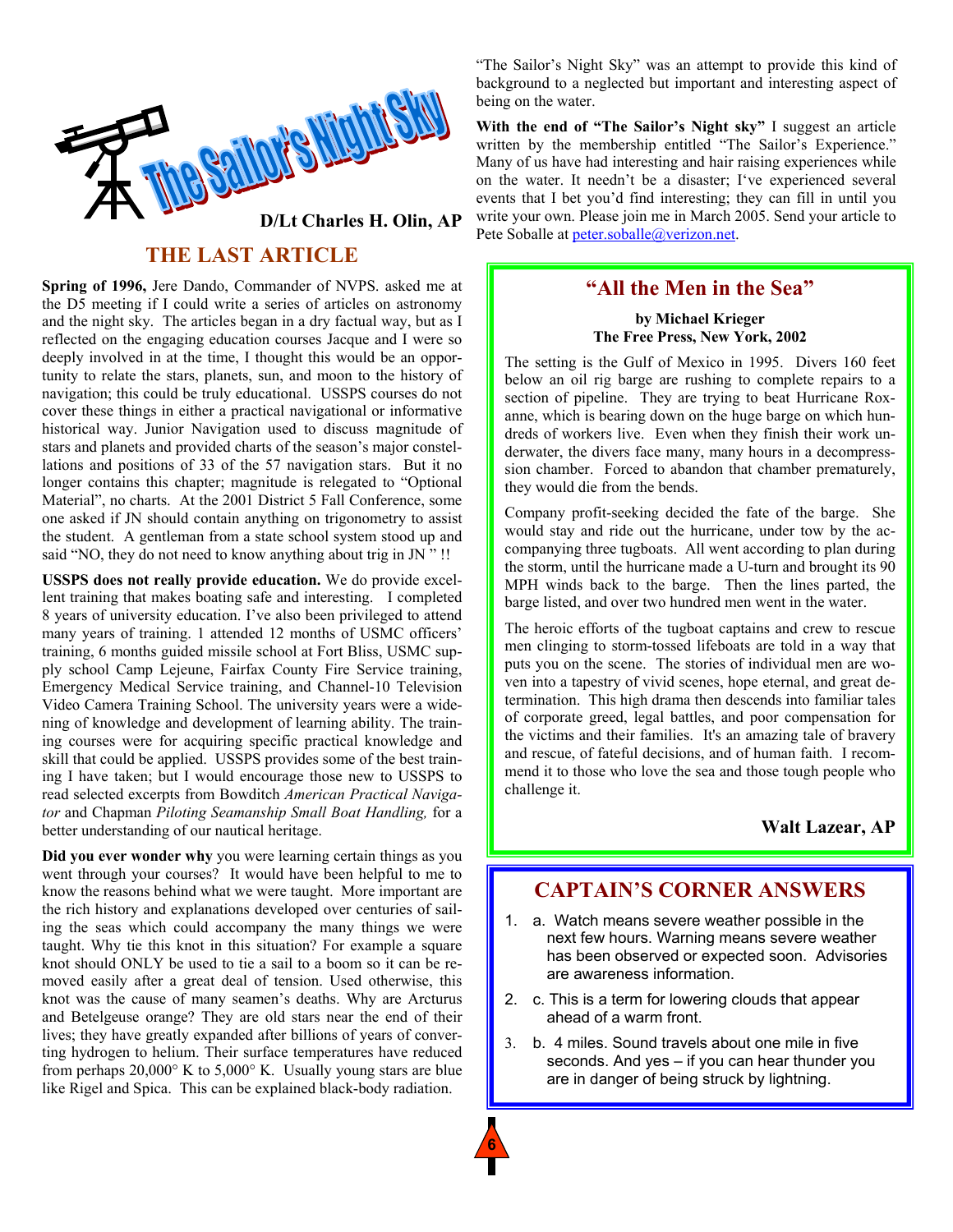### **USPS D/5 SPRING CONFERENCE RESERVATION FORM**

**31 March – 3 April 2005 Williamsburg, Virginia**

|                                                                        | ADDRESS: _____________________________CITY: ______________STATE: ______ ZIP: _______________________                                                                                                                                                                                                                                          |                                          |                           |  |
|------------------------------------------------------------------------|-----------------------------------------------------------------------------------------------------------------------------------------------------------------------------------------------------------------------------------------------------------------------------------------------------------------------------------------------|------------------------------------------|---------------------------|--|
|                                                                        | SQUADRON: PHONE: PHONE:                                                                                                                                                                                                                                                                                                                       |                                          |                           |  |
|                                                                        |                                                                                                                                                                                                                                                                                                                                               |                                          |                           |  |
| SPOUSE/OTHER ATTENDEES:                                                |                                                                                                                                                                                                                                                                                                                                               |                                          |                           |  |
|                                                                        | Rank: Name: Name: Name: Name: Name: Name: Name: Name: Name: Name: Name: Name: Name: Name: Name: Name: Name: Name: Name: Name: Name: Name: Name: Name: Name: Name: Name: Name: Name: Name: Name: Name: Name: Name: Name: Name:                                                                                                                 |                                          |                           |  |
|                                                                        | Rank: Name: Name: Name: Name: Name: Name: Name: Name: Name: Name: Name: Name: Name: Name: Name: Name: Name: Name: Name: Name: Name: Name: Name: Name: Name: Name: Name: Name: Name: Name: Name: Name: Name: Name: Name: Name:                                                                                                                 |                                          |                           |  |
|                                                                        |                                                                                                                                                                                                                                                                                                                                               | <b>ACTIVITIES SELECTIONS</b>             |                           |  |
| Ghost Walk - Colonial Williamsburg                                     | Thursday evening $-2100 - A$ Walking Tour                                                                                                                                                                                                                                                                                                     |                                          | $\#$ (a) \$14.00 \$       |  |
| Williamsburg Winery Tour/Tasting and Luncheon<br>Friday 1000 - 1400    |                                                                                                                                                                                                                                                                                                                                               |                                          | $\#$ (a) \$40.25 \$       |  |
|                                                                        | Shirley Plantation Tour and Lunch at Indian Fields Tavern<br>Saturday $0900 - 1500 -$ Tour could be cancelled if minimum of 55 reservations are not received                                                                                                                                                                                  |                                          | $\#$ (a) \$37.00 \$       |  |
| Saturday Member/Spouse Luncheon<br>A Visit by Captain Meriwether Clark |                                                                                                                                                                                                                                                                                                                                               |                                          | $\#$ (a) \$19.00 \$       |  |
| Saturday Night Banquet/COW                                             | Colonial Williamsburg Style Dinner<br>Prime Rib and Pan Roasted Chicken with Peach Chutney<br>Entertainment by the Williamsburg Fife and Drum Corp                                                                                                                                                                                            |                                          | $\#$ ___ @ \$41.00 \$____ |  |
| <b>SEND TO:</b>                                                        | Make Checks Payable to: 2005 D/5 Spring Conference<br>D/F/Lt Arlene M. Anderson, AP<br>11258 Magnolia Place                                                                                                                                                                                                                                   |                                          | TOTAL ENCLOSED: \$        |  |
|                                                                        | Smithfield, Virginia 23430 (757) 357-6319 or Arlene.anderson@monroe.army.mil                                                                                                                                                                                                                                                                  |                                          |                           |  |
|                                                                        | UNIFORM - Friday-USPS/Squadron shirts, Saturday-Sunday Council/Conference - Blue Blazer<br>Change of Watch/Banquet - Uniform A with bowtie                                                                                                                                                                                                    |                                          |                           |  |
|                                                                        | THE WILLIAMSBURG HOSPITALITY HOUSE<br>415 Richmond Road, Williamsburg, Virginia 23185<br>Non-smoking & Handicapped Rooms available on a request basis.<br>Use the Reservation ID Code: U.S. Power Squadron, District 5<br>Rates: Single/Double Room \$115.00 plus taxes, 1 bedroom suite \$175.00 plus tax, 2 bedroom suite \$275.00 plus tax | CALL Reservations Dept at 1-800-932-9192 |                           |  |
|                                                                        | ALL FRIDAY NIGHT HOSPITALITY SUITE RESERVATIONS WILL BE MADE THROUGH D/LT Maxine Graves,<br>313 35 th Street, Virginia Beach, VA 23451 (757-422-2759) d.graves9@verizon.net                                                                                                                                                                   |                                          |                           |  |
|                                                                        | ALL HOTEL RESERVATIONS MUST BE MADE BY 1 March 2005<br>Activity Reservations must be received by 15 February 2005                                                                                                                                                                                                                             | <b>TO ENSURE USPS RATES</b>              |                           |  |